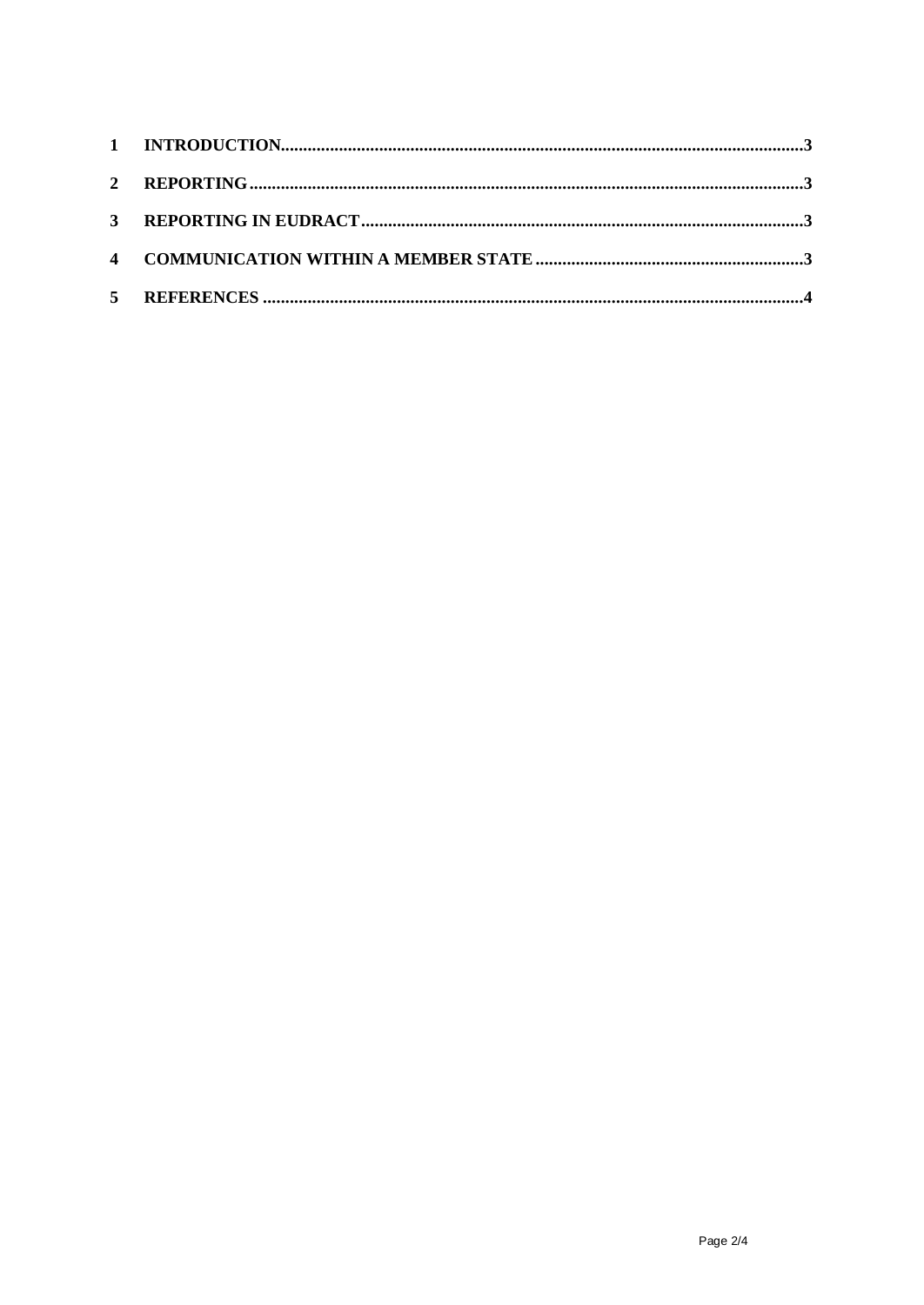### **1 INTRODUCTION**

The scope of this document is to provide guidance for communication of GCP inspection reports and findings following a GCP inspection carried out by competent authorities of the different Member States, which may take place on any of the following occasions:

- (a) before, during or after the conduct of clinical trials;
- (b) as part of the verification of applications for marketing authorisation;
- (c) as a follow-up to the granting of authorisation.

The scope of this guidance is to provide unified standards on the conduct of GCP inspections that are applicable for any site to be inspected. This guidance takes into account the following procedure:

• *"Guidance for Preparation of Good Clinical Practice inspection reports",* which describes the contents of GCP inspection reports and the procedure for their approval.

### **2 REPORTING**

Following the conduct of the GCP inspection a report will be written in accordance with the *"Guidance for Preparation of Good Clinical Practice inspection reports".*

The circulation of inspection reports (deadline to reply) will be set according to the "*Guidance for Preparation of Good Clinical Practice inspection reports",* and national procedures, if applicable*.*

An inspection report will be defined as complete when the inspector(s) has/have assessed the responses from the inspectee(s) on the findings described in the original inspection report.

#### **3 REPORTING IN EUDRACT**

It is the responsibility of the Lead Inspector to ensure that the GCP inspection is documented in the EUDRACT database for inspections in accordance with the Commission Directive 2005/28/EC. This database entry should be performed as soon as possible following the actual conduct of the GCP inspection.

#### **4 COMMUNICATION WITHIN A MEMBER STATE**

The GCP inspection report will be distributed and circulated within a Member State in accordance with the local regulations (see also *Guidance for Preparation of Good Clinical Practice Inspection Reports, Section 2.3, Forwarding the IR*). Furthermore, it is the responsibility of the Lead Inspector to ensure that relevant staff in the Member State receives adequate information about the GCP inspection and its findings, where this information may be of value for the receiving staff in future decision or evaluations.

#### **5 COMMUNICATION WITHIN A MEMBER STATE SHOULD TEXT FROM GUIDANCE**

Essential information about the inspection and its findings is entered in the EUDRACT database; therefore, the GCP inspection report will normally not be circulated to other Member States Competent authorities. Under specific circumstances it might, however, be necessary to share the information obtained during an inspection and such request will be in accordance with the "*Guidance for exchange of GCP Inspection Reports according to Directive 2001/20/EC Article 15 (2)"*. In order to ensure that relevant findings are communicated within the European Community it is the responsibility of the Lead Inspector to inform other Member States about these findings. This can be